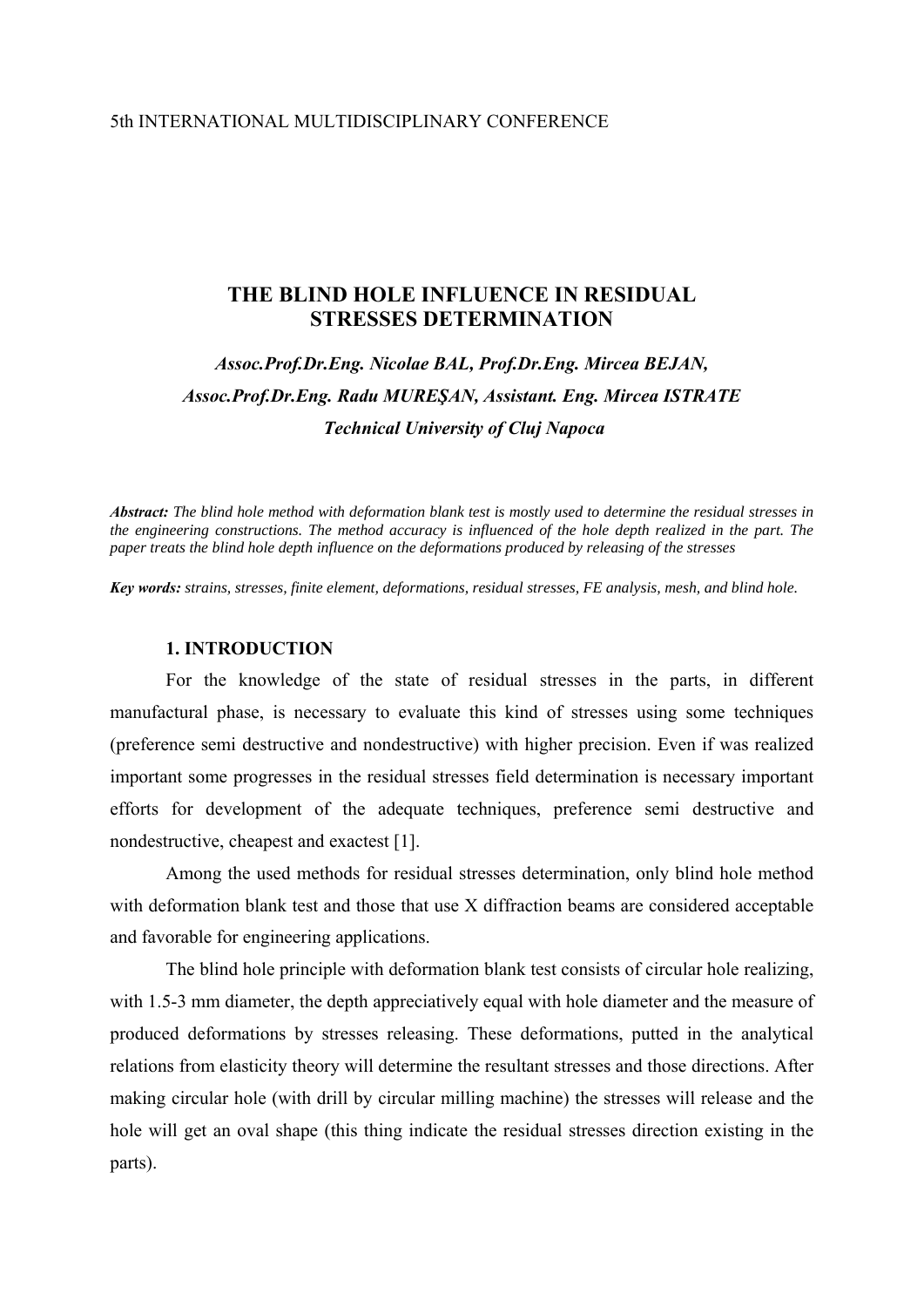Consequence of the made measurements, Rendler and Vigness plotted the variation



Fig. 1 The bending loading of steel specimen

stresses determining.

graph of the strains function of fraction between depth and diameter of a hole. So, the optimal hole depth for totally releasing residual stresses is equal to the hole diameter and for higher depth the deformations remains constant. Using finite element analysis was established the optimal hole depth in residual



 **2. THE INFLUENCE OF DRILLING DEPTH**

 The study was realized by finite element analysis on a steel specimen rectangle cross-section (90 x 7 mm) and  $L = 760$  mm length bending loaded by force  $P = 125$  N (figure 1).

 Because the specimen have geometrical symmetry of loading the study was realized only on a quarter of specimen (figure 2).

 The modeling is made using a fine meshing around hole for increasing the precision of stresses determination. In the center of the strain gauges, pinned on the specimen surface, was realized the drilling gradually of one hole:  $0.25 \text{ D}_0$ ,  $0.5 \text{ D}_0$ ,  $0.75$  $D_0$ ,  $D_0$  and 1,2  $D_0$  ( $D_0=3,15$  mm).

For every stage of drilling was determined the nodal displacements  $\delta$  around hole (figure 2) on the strain gauges directions (table 1).

 This analysis permitted the study of hole depth influence upon the nodal displacements, Fig. 3 The establish of FE influence that is plotted in figure 4.

 $R_a = 9,768$  mm  $R = 12.5$  mm

 $R_{10}$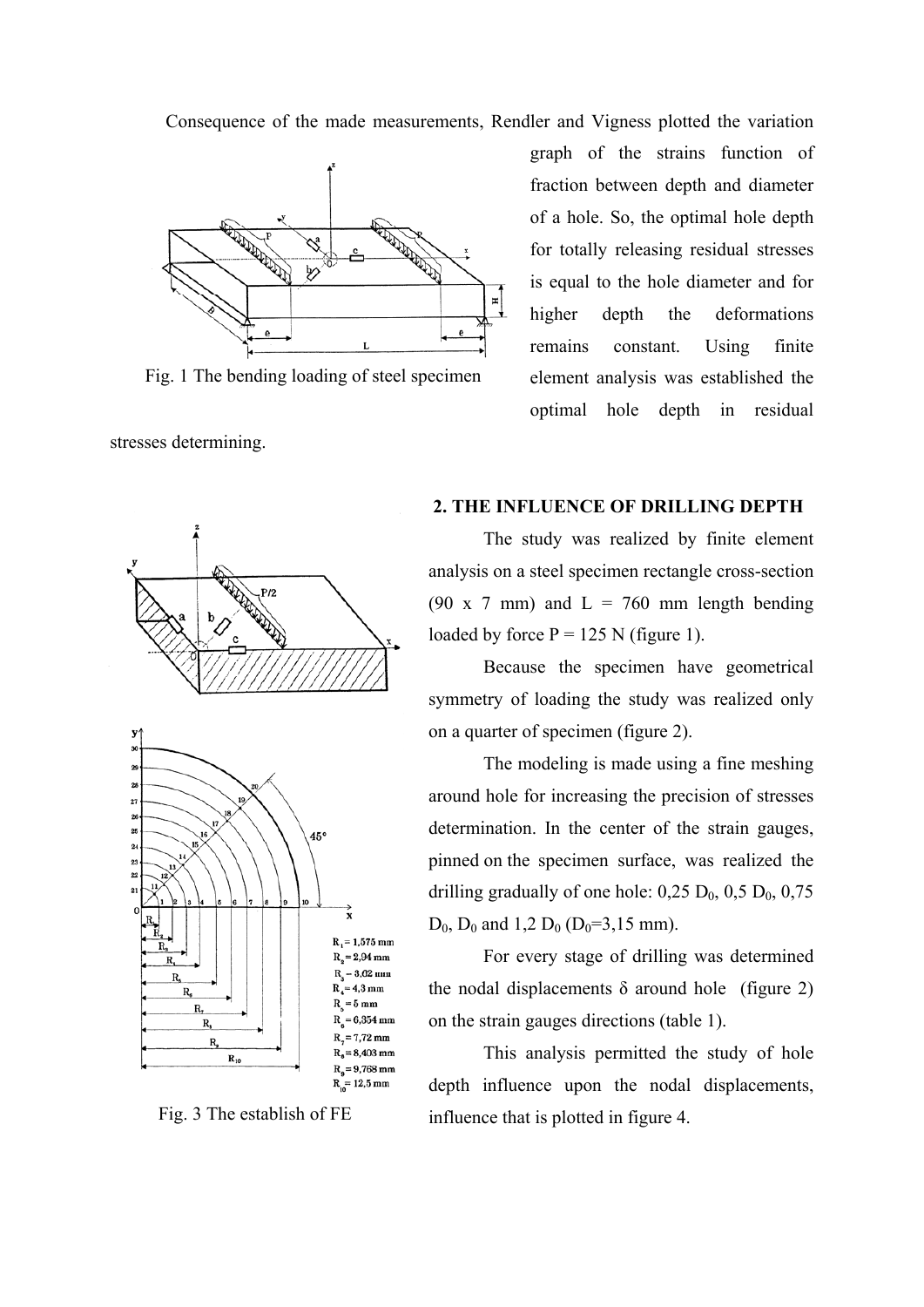

Fig. 4 The influence of drilling depth upon nodal displacements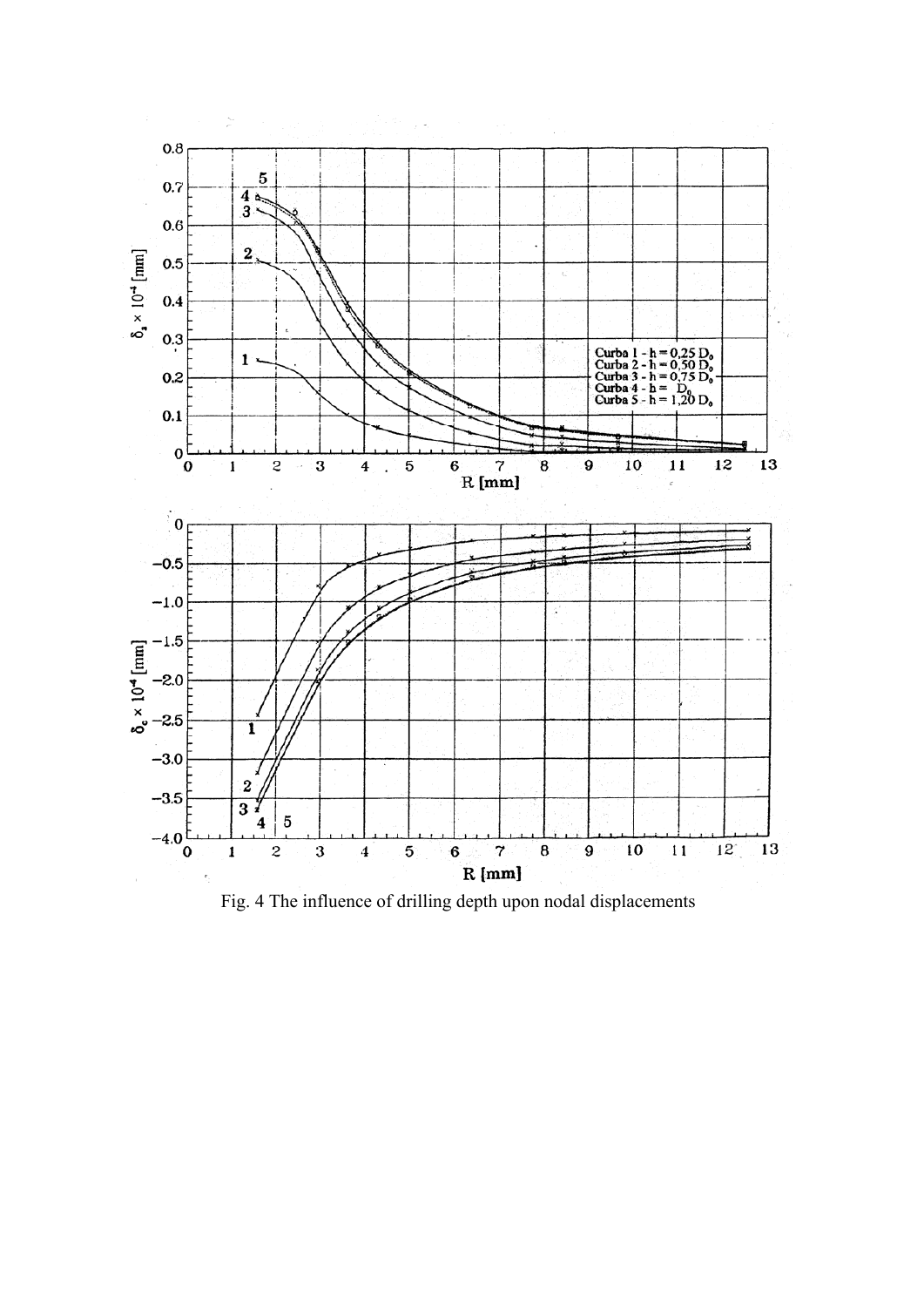# **3. CONCLUSIONS**

Remark that the nodal displacements increase with the increasing of the hole depth, and for big diameter of a hole this increasing can be neglected.

 So, was demonstrating by finite element analysis and experimentally that the depth of hole is not necessary to exceed the hole diameter (for facilitating the defect repairing due to the drilling operation).

# **BIBLIOGRAPHY**

[1] **Bal, N**., Studiul teoretic şi experimental al tensiunilor remanente în organe de maşini. Teză de doctorat. Universitatea Tehnică din Cluj Napoca, 1998.

[2] **Bal, N., Bejan, M.,** Despre apariția, formarea și influența tensiunilor remanente. În: Metalurgia, nr. 9, septembrie 1999, pag. 10-14.

[3] **Hărdău, M**., Metoda elementelor finite. Transilvania Press, Cluj-Napoca, 1995.

[4] **Pascariu, I.,** Elemente finite. Concepte. Aplicaţii. Editura Militară, Bucureşti, 1985.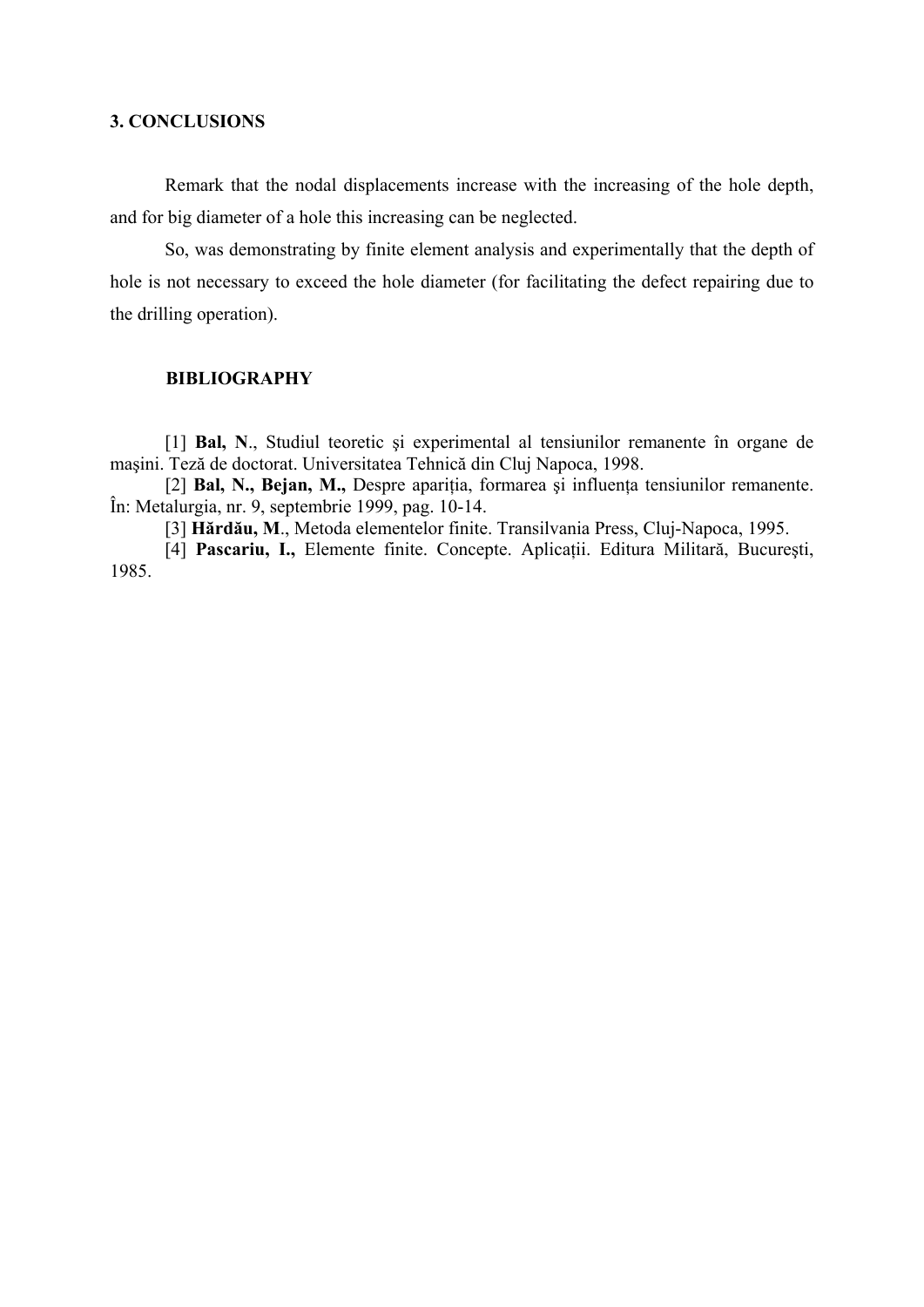Table 1.

|                | Displacements      |                | The nodal displacement after drilling x $10^{-4}$ mm |                |            |           |                |           |           |           |          |           |  |
|----------------|--------------------|----------------|------------------------------------------------------|----------------|------------|-----------|----------------|-----------|-----------|-----------|----------|-----------|--|
| Nod            | $\rm x 10^{-4}$ mm |                |                                                      |                |            |           |                |           |           |           |          |           |  |
|                | Direction          | <b>Before</b>  | $h=0,25D$                                            | $\delta$       | $h=0,5D_0$ | $\delta$  | $h=0,75D$      | $\delta$  | $h = D_0$ | $\delta$  | $h=1,2D$ | $\delta$  |  |
|                |                    | drilling       | $\mathbf{0}$                                         |                |            |           | $\overline{0}$ |           |           |           |          |           |  |
| $\overline{0}$ |                    | $\overline{2}$ | $\overline{3}$                                       | $\overline{4}$ | 5          | 6         | $\tau$         | 8         | 9         | 10        | 11       | 12        |  |
|                | <b>Ox</b>          | $-2,523$       | $-4,975$                                             | $-2,452$       | $-5,714$   | $-3,191$  | $-6,061$       | $-3,538$  | $-6,177$  | $-3,654$  | $-6,186$ | $-3,663$  |  |
| $\overline{2}$ | Ox                 | $-4,725$       | $-5,536$                                             | $-0,811$       | $-6,26$    | $-1,535$  | $-6,607$       | $-1,882$  | $-6,743$  | $-2,018$  | $-6,757$ | $-2,032$  |  |
| $\overline{3}$ | Ox                 | $-5,828$       | $-6,373$                                             | $-0,545$       | $-6,917$   | $-1,089$  | $-7,228$       | $-1,4$    | $-7,363$  | $-1,535$  | $-7377$  | $-1,549$  |  |
| $\overline{4}$ | Ox                 | $-6,927$       | $-7,331$                                             | $-0,404$       | $-7,75$    | $-0,823$  | $-8,015$       | $-1,088$  | $-8,136$  | $-1,209$  | $-8,156$ | $-1,229$  |  |
| 5              | Ox                 | $-8,02$        | $-8,346$                                             | $-0,326$       | $-8,682$   | $-0,662$  | $-8,905$       | $-8,885$  | $-9,075$  | $-1,055$  | $-9,084$ | $-1,064$  |  |
| 6              | Ox                 | $-10,25$       | $-10,46$                                             | $-0,21$        | $-10,69$   | $-0,44$   | $-10,86$       | $-0,61$   | $-10,95$  | $-0,70$   | $-10,96$ | $-0,71$   |  |
| $\overline{7}$ | Ox                 | $-12,44$       | $-12,61$                                             | $-0,71$        | $-12,8$    | $-0,36$   | $-12,93$       | $-0,49$   | $-13,00$  | $-0,56$   | $-13,01$ | $-0,57$   |  |
| 8              | Ox                 | $-13,54$       | $-13,7$                                              | $-0,16$        | $-13,87$   | $-0,33$   | $-13,98$       | $-0,44$   | $-14,05$  | $-0,51$   | $-14,06$ | $-0,52$   |  |
| 9              | Ox                 | $-15,75$       | $-15,88$                                             | $-0,13$        | $-16,02$   | $-0,27$   | $-16,12$       | $-0,37$   | $-16,17$  | $-0,42$   | $-16,18$ | $-0,43$   |  |
| 10             | Ox                 | $-20,17$       | $-20,27$                                             | $-0,1$         | $-20,38$   | $-0,21$   | $-20,45$       | $-0,28$   | $-20,49$  | $-0,32$   | $-20,5$  | $-0,33$   |  |
| 11             | Ox                 | $-1,786$       | $-3,437$                                             | $-1,651$       | $-3,855$   | $-2,069$  | $-4,058$       | $-2,272$  | $-4,126$  | $-2,34$   | $-4,216$ | $-2,43$   |  |
|                | Oy                 | 0,5295         | 0,6196                                               | 0,0901         | 0,7005     | 0,171     | 0,7524         | 0,2229    | 0,7802    | 0,2507    | 0,848    | 0,3185    |  |
| 12             | Ox                 | $-3,34$        | $-3,688$                                             | $-0,348$       | $-4,973$   | $-1,633$  | $-4,973$       | $-0,768$  | $-4,155$  | $-0,815$  | $-4,177$ | $-0,837$  |  |
|                | Oy                 | 0,9876         | 0,8711                                               | $-0,1165$      | 0,78       | $-0,2076$ | 0,7557         | $-0,2319$ | 0,755     | $-0,2326$ | 0,755    | $-0,2326$ |  |
| 13             | Ox                 | $-4,12$        | $-4,356$                                             | $-0,236$       | $-0,457$   | $-0,3663$ | $-4,684$       | $-0,564$  | $-4,732$  | 0,612     | $-4,742$ | $-0,622$  |  |
|                | Oy                 | 1,218          | 1,136                                                | $-0,082$       | 1,058      | $-0,16$   | 1,024          | $-0,194$  | 1,016     | $-0,202$  | 1,016    | $-0,202$  |  |
| 14             | Ox                 | -4,9898        | $-5,077$                                             | $-0,0872$      | $-5,243$   | $-0,2532$ | $-5,345$       | $-0,3552$ | $-5,431$  | $-0,4412$ | $-5,45$  | $-0,4502$ |  |
|                | Oy                 | 1,448          | 1,388                                                | $-0,06$        | 1,326      | $-0,12$   | 1,293          | $-0,155$  | 1,284     | $-0,164$  | 1,282    | $-0,166$  |  |